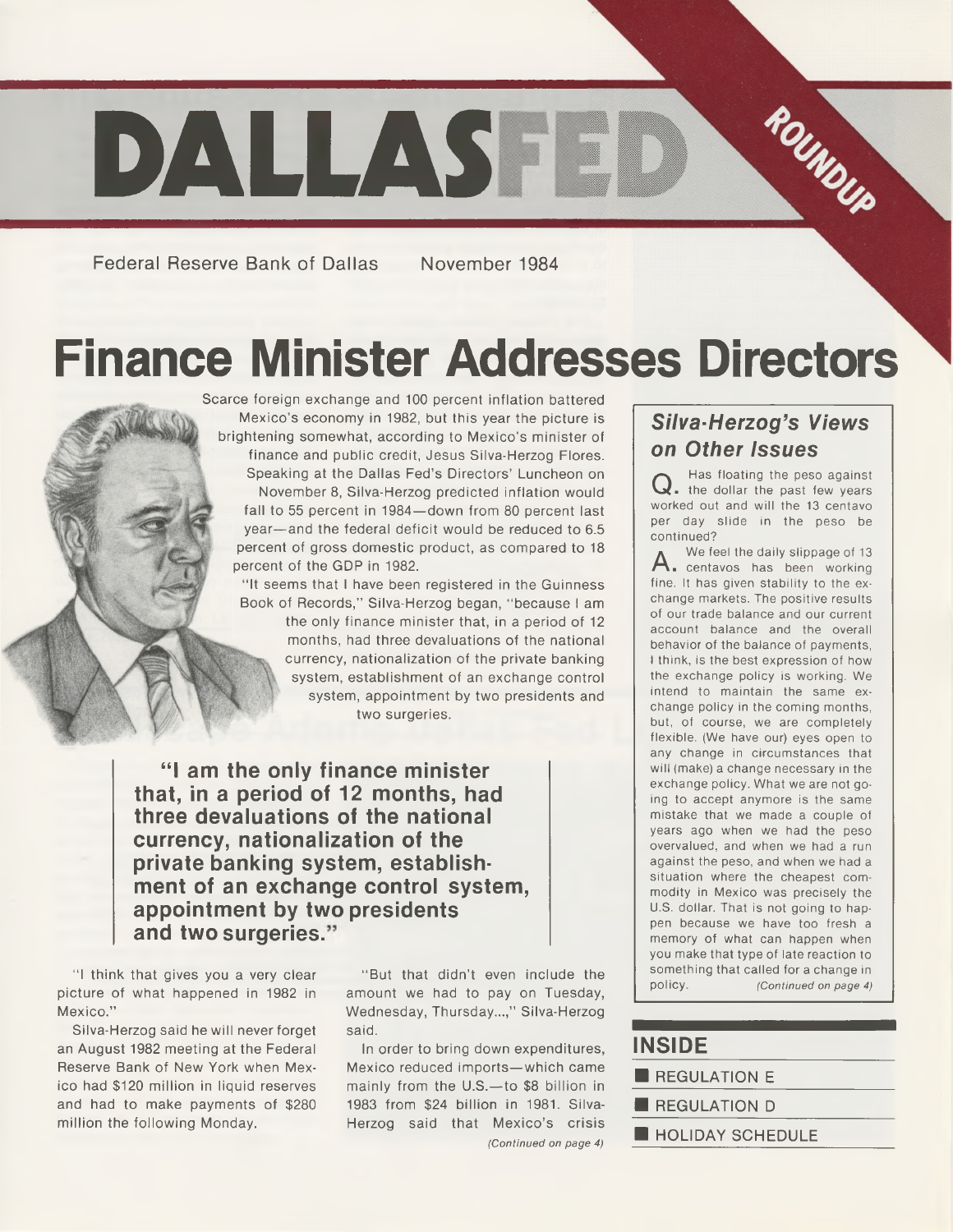# **Expanded**

The Federal Reserve Board of Governors has voted to extend the protection accorded EFT payments to include all debit card transactions, even those that are processed manually. In amending Regulation E, which governs electronic funds transfers, the Board also modified its error resolution requirements and provided additional flexibility in the disclosure of charges for EFT services.

Debit cards are used somewhat like checking accounts: a consumer can purchase goods or services and have the amount automatically debited to his transaction account. (Debit cards are distinguished from credit cards, which result in a promise by the consumer to pay for a purchase at a future time.) Debit card transactions are usuallly conducted at a point-of-sale location. If the card is run through an electronic computer terminal, the consumer is protected by the Electronic Fund Transfer Act—Regulation E—which, for example, limits consumer liability for unauthorized transfers.

However, many retailers do not have computer terminals and process the cards manually, using them to imprint sales slips. These transactions, which do not involve electronic terminals, were not previously covered by Regulation E.

Last year debit cards were used in over 50 million point-ofsale transactions with a value in excess of \$2.4 billion.

### **Regulation E Board Amends Regulation D**

Effective January 1, 1985, the amount of net transaction accounts to which the lowest reserve requirement (3 percent) applies will be raised to \$29.8 million from \$28.9 million. The amount of reservable liabilities in depository institutions that are subject to a zero percent reserve requirement also will increase—to \$2.4 million from \$2.2 million.

The Federal Reserve Board made these changes in accordance with the Monetary Control Act of 1980 and the Garn-St Germain Depository Institutions Act of 1982. The Monetary Control Act requires the Board to make annual amendments to Regulation D which governs reserve requirements of depository institutions—to increase the amount of transaction accounts subject to the 3 percent reserve requirement in the next calendar year to 80 percent of the annual percentage increase in transaction accounts held by all depository institutions. The growth in total net transaction accounts of all depository institutions from June 30, 1983, to June 30,1984, was 3.8 percent, thus requiring an increase of \$900 million.

Under the Garn-St Germain Act, the Board must amend Regulation D to adjust the amount exempt from reserve requirements for the upcoming year by 80 percent of the annual percentage increase in total reservable liabilities. Growth in total reservable liabilities was 9.1 percent from June 30, 1983, to June 30, 1984.

| Type of deposit and deposit interval   | Percent  | <b>Effective date</b> |
|----------------------------------------|----------|-----------------------|
| Net transaction accounts'              |          |                       |
| \$0-\$29.8 million                     | 3        | 1/1/85                |
| Over \$29.8 million                    | $12^{1}$ | 1/1/85                |
| Nonpersonal time deposits <sup>2</sup> |          |                       |
| By original maturity                   |          |                       |
| Less than $1\frac{1}{2}$ years         | 3        | 10/6/83               |
| $1\frac{1}{2}$ years or more           | 0        | 10/6/83               |
| Eurocurrency liabilities               |          |                       |
| All types                              | 3        | 11/13/80              |

'Transaction accounts include all deposits on which the account holder is permitted to make withdrawals by negotiable or transferable instruments, payment orders of withdrawal, and telephone and preauthorized transfers (in excess of three per month) for the purpose of making payments to third persons or others. However, MMDAs and similar accounts offered by institutions not subject to the rules of the Depository Institutions Deregulation Committee that permit no more than six preauthorized, automatic or other transfers per month of which no more than three can be checks—are not transaction accounts (such accounts are savings deposits subject to time deposit reserve requirements).

<sup>2</sup>In general, nonpersonal time deposits are time deposits, including savings deposits, that are not transaction accounts and in which a beneficial interest is held by a depositor that is not a natural person. Also included are certain transferable time deposits held by natural persons and certain obligations issued to depository institution offices located outside the United **States**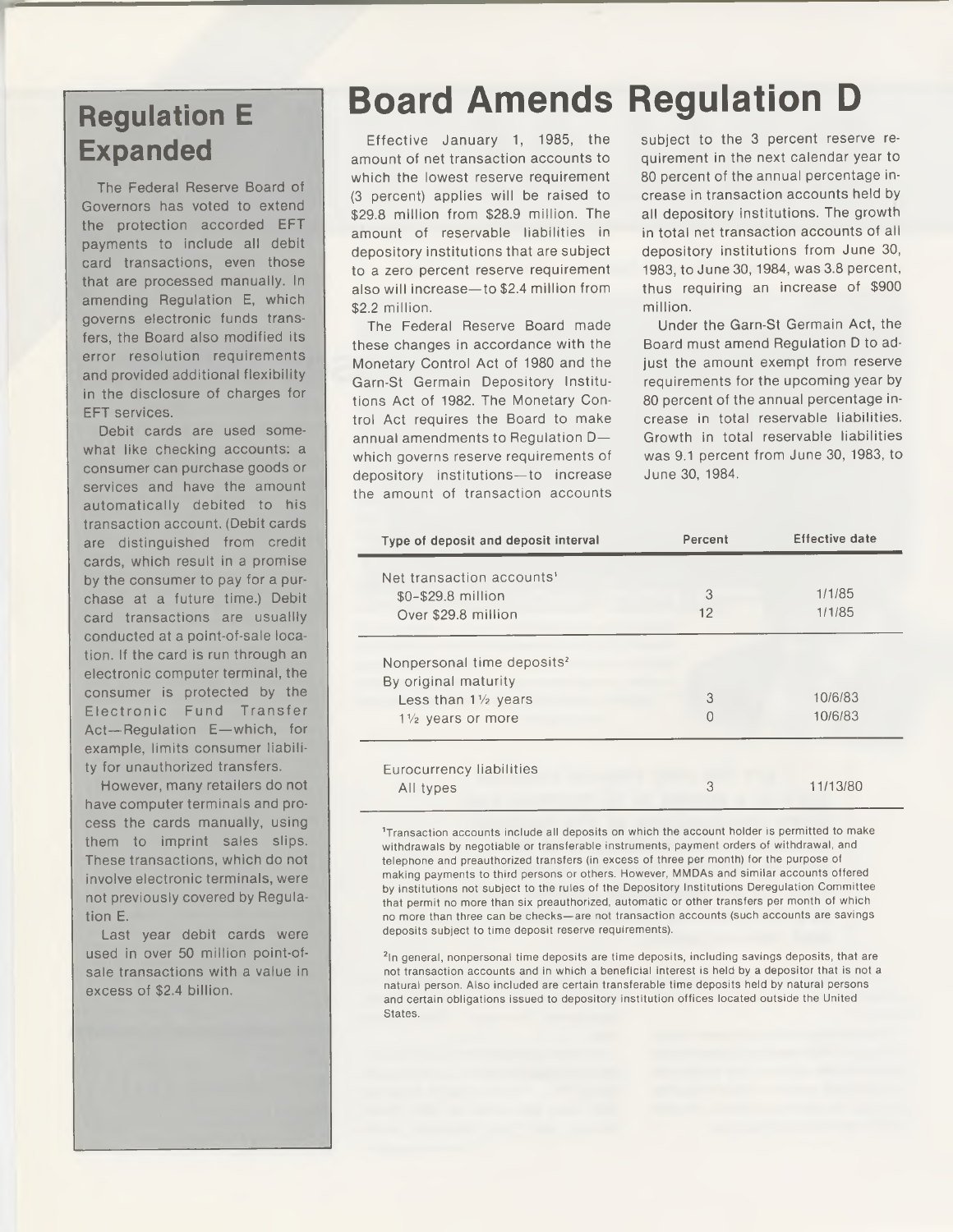### **Holiday Schedule for 1985 Explained**

Bank holidays affect everyone—consumers, borrowers, bank employees.

The Dallas Fed does not set banking holidays. That is done by each of the 50 state legislatures. Because the Dallas Fed and all its branches in El Paso, Houston and San Antonio are located in Texas, we observe the bank holiday schedule mandated by the Texas Legislature. The schedule is similar to other lists of legal and federal holidays—although not identical (see table).

Texas banks do have the option to close on other days as well by following a statutory procedure. The bank's board of directors must pass a resolution designating the additional day or days it will close. The resolution must be certified by the bank's president or cashier. A copy of the resolution must be posted in a conspicuous place within the bank at least 15 calendar days prior to the designated day or days, and another copy must be filed with the Commissioner, Department of Banking, 2601 North Lamar, Austin, Texas 78705.

Texas banks wishing to close this year on Monday, December 24, or Monday, December 31, must use this procedure. If they close on either Monday, they must be open during normal hours for all banking services on the Saturday succeeding each additional day observed.

Martin Luther King Jr.'s Birthday, January 15, has been designated by the United States Congress as a new federal holiday in 1985 and will be observed on the third Monday of January beginning in 1986. The Dallas Fed will observe this occasion only when it is designated by the Texas Legislature as a banking holiday. Texas banks may observe the day as an optional holiday in accordance with the statutory procedure.

Banks in Louisiana and New Mexico follow the banking holidays set by their state legislatures. Savings and loan associations and credit unions in all three states have no statute specifically listing holidays they must observe.

If a financial institution in this District notifies the Dallas office or a branch office checks department of its holiday schedule, it will not be charged for the Fed's cash letter presented on the day it is closed and the Dallas Fed is open. The charge will be made on the next day both are open. The notice can be on the Fed's form TR-385, by letter or by sending a copy of its board's resolution.

#### **HOLIDAY SCHEDULE FOR 1985**

The Federal Reserve Bank of Dallas and its branches in El Paso, Houston and San Antonio will observe the following holidays in 1985 by being closed on the dates listed below.

| January 1          | New Year's Day          |
|--------------------|-------------------------|
| <b>February 18</b> | <b>Presidents' Day</b>  |
| <b>May 27</b>      | <b>Memorial Day</b>     |
| July 4             | <b>Independence Day</b> |
| September 2        | <b>Labor Day</b>        |
| October 14         | <b>Columbus Day</b>     |
| November 11        | <b>Veterans Day</b>     |
| November 28        | <b>Thanksgiving Day</b> |
| December 25        | <b>Christmas Day</b>    |

In accordance with the Texas statutes relating to bank holidays, should July 4, November 11 or December 25 occur on a Saturday, this Bank will be closed the preceding Friday. Should January 1, July 4, November 11 or December 25 occur on a Sunday, this Bank will be closed the following Monday.

### **Landscape Adorns Dallas Fed Lobby**

"Silhouetted Trees'' by Dallas artist Roger Winter graces the lobby of the Federal Reserve Bank of Dallas. The 10-by-20-foot landscape, commissioned by the Bank in 1982, depicts a large cedar elm in the foreground with smaller mesquite and cedar trees in the background. Winter uses an abstract style of brushwork which, at a distance, forms the trees, grass and cloud-filled sky.

Winter, a prominent member of the Dallas art community, is a professor of art at Southern Methodist University. Born in 1934 in Denison, Texas, Winter received a B.F.A. from the University of Texas at Austin, an M.F.A. from State University of Iowa in Iowa City and studied at the Brooklyn Museum School as a recipient of the Max Beckmann Memorial Scholarship.